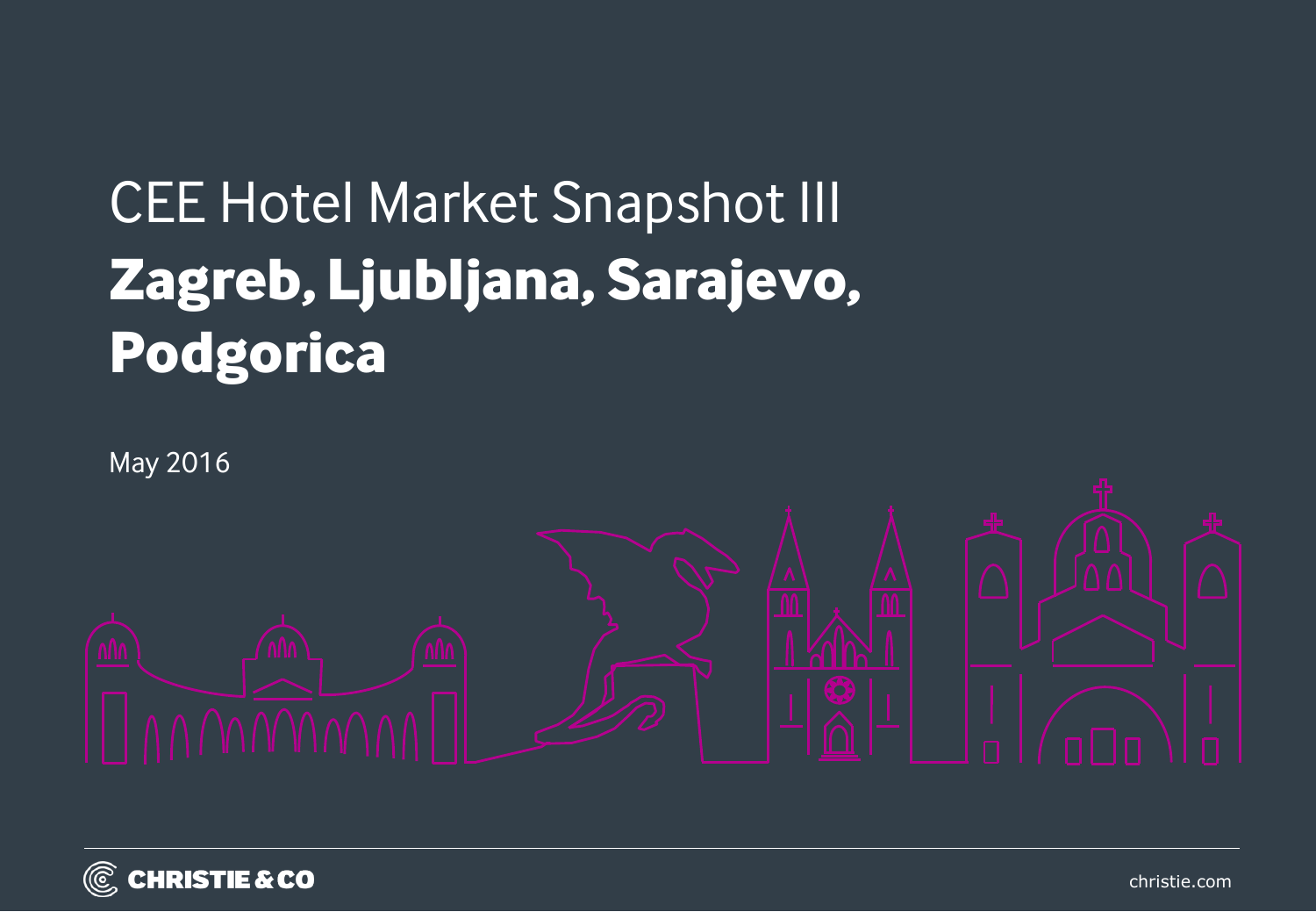## Introduction

#### Dear Readers,

While some of you might remember our first and second edition of our *CEE Hotel Market Snapshot*  collection we published last year, we are now happy to present our latest report on the hotel trends of four other CEE capitals: Zagreb, Ljubljana, Sarajevo and Podgorica.

Zagreb, Ljubljana, Sarajevo and Podgorica might be among the smaller – and often overlooked – capitals in the CEE region, attracting little attention from investors, developers and tourists; but they hold some interesting surprises at closer inspection.

In the aftermath of the financial crisis, the tourism numbers of the cities under review had collapsed, with the capitals recording decreasing numbers in the following years. But since 2010, all four markets have been on the upswing, witnessing positive growth.

Overheated competition in some Western European markets has led investors to look for opportunities in markets where they face less competition for opportunities they are interested in, and thus are able to negotiate attractive prices on assets.

The third edition of our *CEE Hotel Market Snapshot* gives an overview of the market trends and looks at challenges and opportunities for hotel investments in the respective cities. The report is based on industry research and Christie & Co's viewpoints from working with our clients.

We hope you will enjoy reading our report.

Bluelor

Lukas Hochedlinger MRICS Managing Director Germany, Austria & CEE

 $M_{\cdot}$ 

Marvin Kaiser Consultant Investment & Letting Austria & CEE



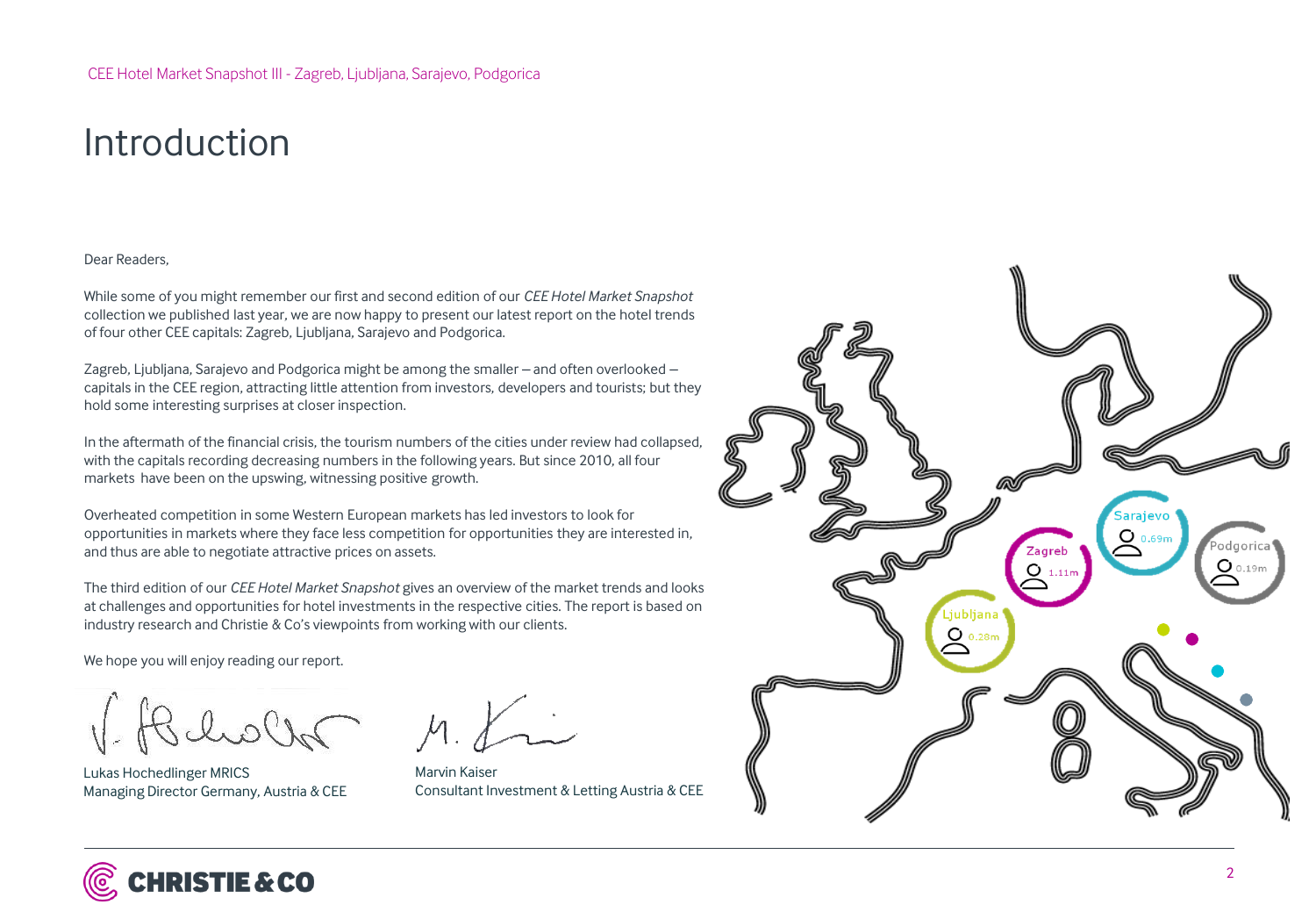# Overview of Supply

### **Development pipelines run dry**

*All four capitals under review witnessed years of limited hotel supply growth after the financial crisis. Only a few hotels opened or were developed since then. Very slowly these cities are attracting more attention from investors, developers and tourists.* 

With 52 hotels and almost 4,000 hotel rooms, **Zagreb** is the biggest market in this CEE comparison. Over 40% of total hotel supply is categorised as upscale, almost 30% are midscale, more than 22% are 5-star hotels, and the remainder are positioned in the budget and economy segment. The average capacity of rooms per property is 75.

**Ljubljana** has 29 categorised hotels, totalling just under 2,500 bedrooms. Of the identified room supply, over 85% can be allocated to the up- and midscale market. Over 7% of the hotel supply is luxury. The remaining rooms are equally spread in the economy and budget segments. The average capacity of 84 rooms per hotel is higher than in Zagreb.

With 65 categorised hotels **Sarajevo** has the largest number of accommodation establishments, but only 2,300 rooms. Hence, average room capacity is only 36 rooms per property. The 4-star hotels account for the majority of rooms at just below 45%, followed by the 3-star with almost 40%, luxury with 12% and the budget segment (1 and 2-star) contains the lowest proportion.

**Podgorica** has by far the smallest capacity of the four hotel markets with 34 categorised hotels and 750 rooms. The 4-star sector accounts for the majority of rooms at just above 65%, followed by the 3-star segment at 17%. The remaining rooms are distributed across luxury and budget. With an average hotel capacity of 22 rooms per property, Podgorica's hotels has on average the smallest hotels.

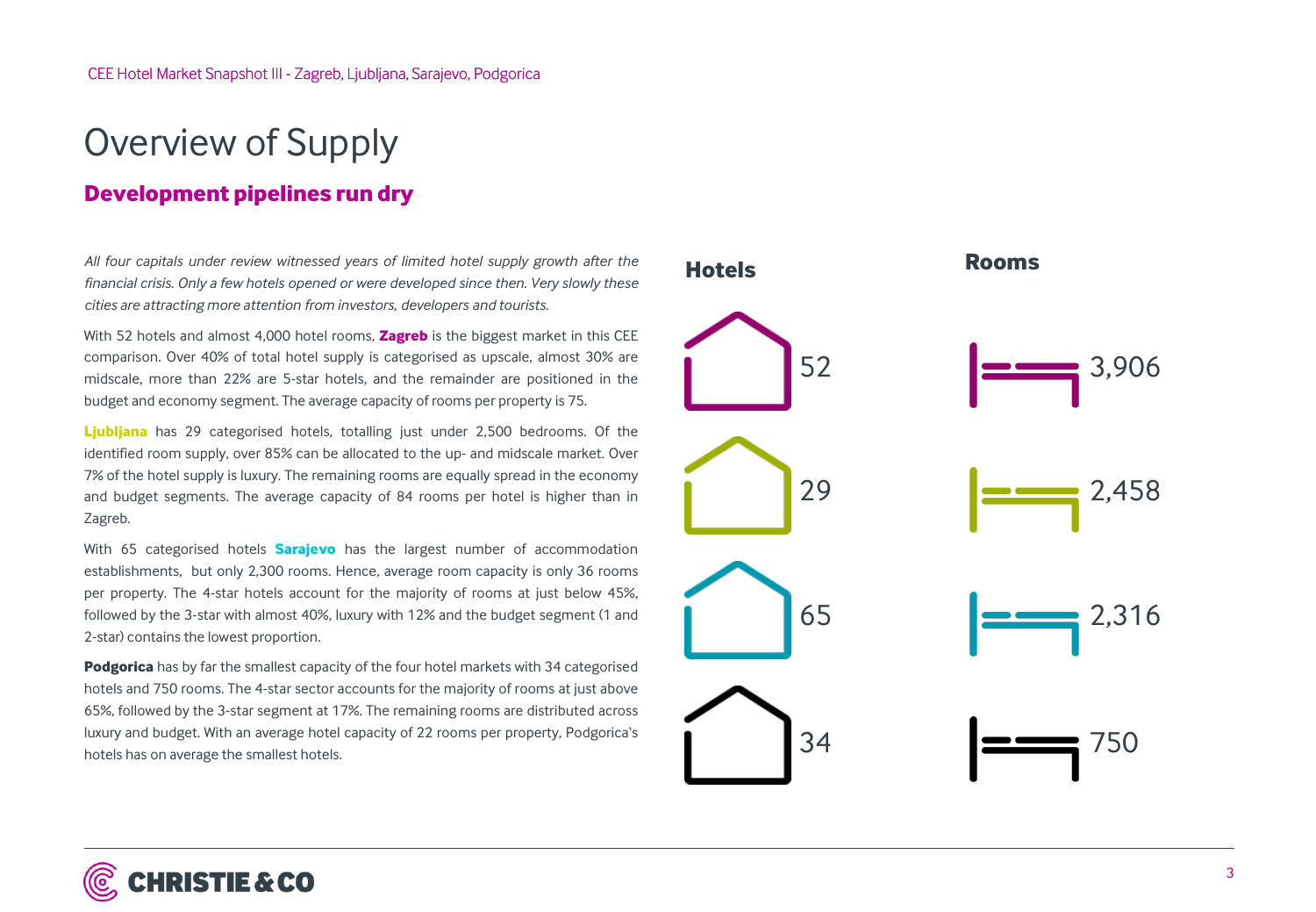### Branded Hotel Supply

### **Where are the brands?**

*As the four cities in this snapshot appear not to be high on the priority lists of international hotel groups, branded hotels are scarce. While big players such as Accor, Choice and IHG are not yet present in these markets, Starwood Hotels & Resorts is the leading brand.*

**Zagreb** is characterised by a majority of unbranded hotel rooms. Only 31% of all hotel rooms are branded, totalling about 1,200 rooms. The average capacity of branded hotels in Zagreb is 174 rooms, more than double the size of the overall market average. The Westin Zagreb is the largest branded hotel with a capacity of almost 350 rooms followed by the Hotel Sheraton Zagreb with 306 rooms, making Starwood the biggest player in the city.

Among the analysed cities, **Ljubljana** has the largest cluster of branded hotels, with 54% of all rooms, totalling approximately 1,300 bedrooms. Most of these rooms are operated under the Slovenian hotel group "Union Hotels". The average capacity of branded hotels is 132 rooms.

With a percentage of 9% of all hotel rooms being branded – equalling 200 rooms and two hotels in total – the presence of international hotel chains is the lowest in **Sarajevo**. Both hotels are branded by Marriott. The average capacity of branded hotels in Sarajevo is 104 rooms per property, with the largest hotel being the 132-bedroom Courtyard by Marriott Sarajevo.

Similar to Sarajevo, only two of **Podgorica's** hotels are branded, equalling 21% of the total hotel supply and almost 160 rooms in total. The average capacity of branded hotels is 80, with the largest branded hotel being the 111-bedroom Ramada Podgorica. With 200 rooms, however, the Hilton Podgorica, which is set to open in the second half of 2016, will soon be stealing its spotlight.



#### **Branded vs. unbranded Hotel Rooms**

**Top 6 Hotel Groups by Room Numbers**



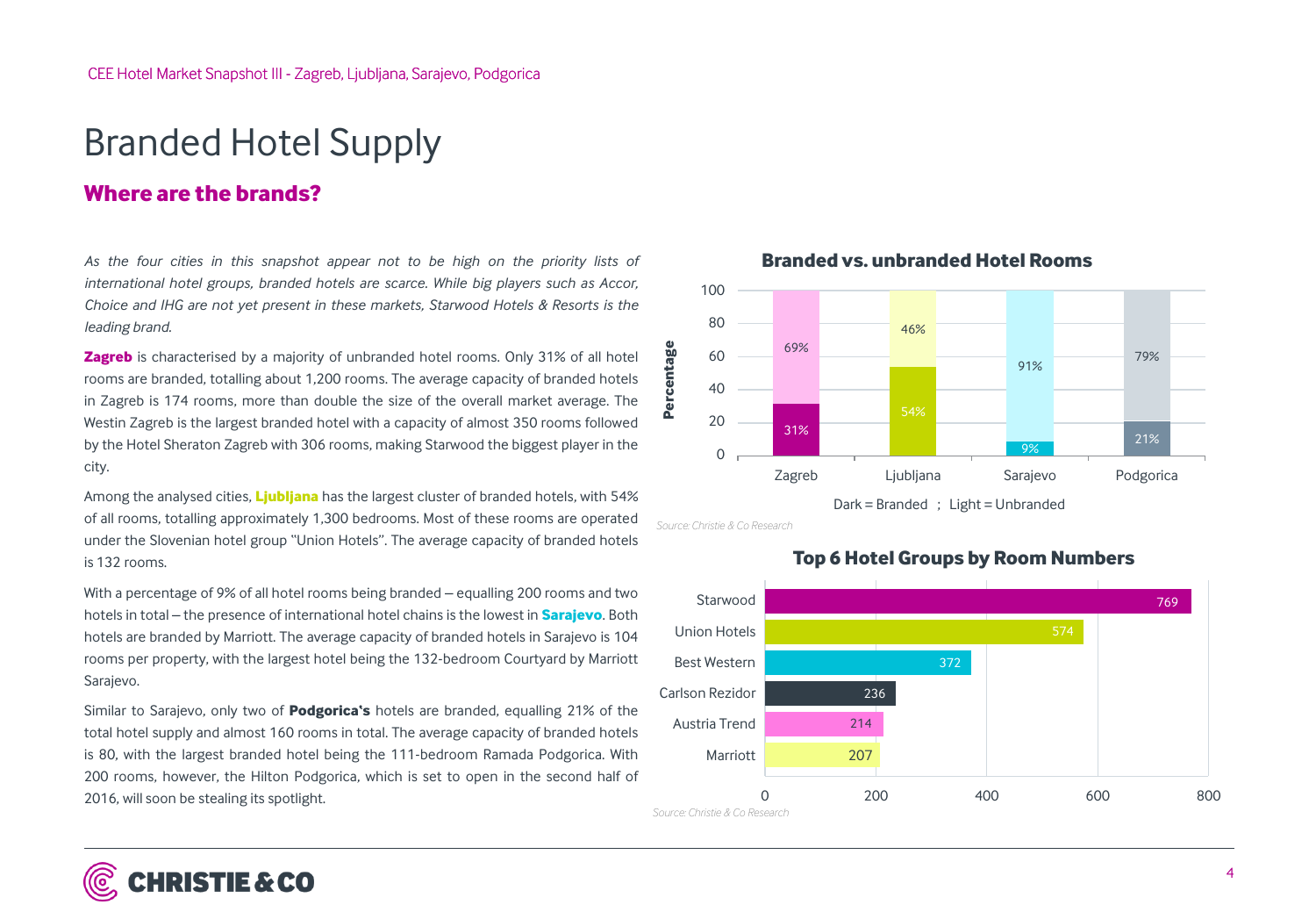### Demand Trends

#### **Positive growth since five consecutive years**

*In the aftermath of the financial crisis, the tourism numbers of most of the cities under review had collapsed, with the capitals recording decreasing numbers in the following years. But since 2010, all four markets have been on the upswing, witnessing positive growth.*

With 1.8 million overnight stays **Zagreb** reached record level in 2015, and the upward trend seems to continue in 2016. The importance of Zagreb as a hub connecting CEE with the Adriatic Sea is also mirrored in the increase in demand. The compound annual growth rate (CAGR) for both arrivals and overnight stays reached 5.4% over the last eight  $\alpha$ years, totalling 1.1 million arrivals and 1.8 million overnight stays in 2015.

Since demand dropped by 10% between 2008 and 2010, **Ljubljana** has come a long way. Slovenia's capital has recovered well with its CAGR exceeding 5% over the last eight years and scored a record year with over 500,000 arrivals and 900,000 overnight stays in 2015.

**Sarajevo** never recorded a decline in hotel demand after the crisis. In 2015 the capital of Bosnia and Herzegovina reached an all time high of 400,000 arrivals, resulting in almost 800,000 overnight stays – for both numbers an increase of approximately 30% in comparison to 2014. The CAGR over the last eight years reached almost a double digit number.

Hotel demand in **Podgorica** has been mixed after the financial crisis with first significant growth levels registered in 2013. Even though in 2014 Montenegro's capital saw 84,000 arrivals and 115,000 overnight stays, Podgorica still lags behind the other markets under review. That said, the positive CAGR over the last eight years can be interpreted as a sign of a promising future.



**Arrivals – Indexed Growth since 2008** 

*Source: National Statistical Offices*

<u>ዴ</u>



#### **Overnight Stays – Indexed Growth since 2008**

*Source: National Statistical Offices*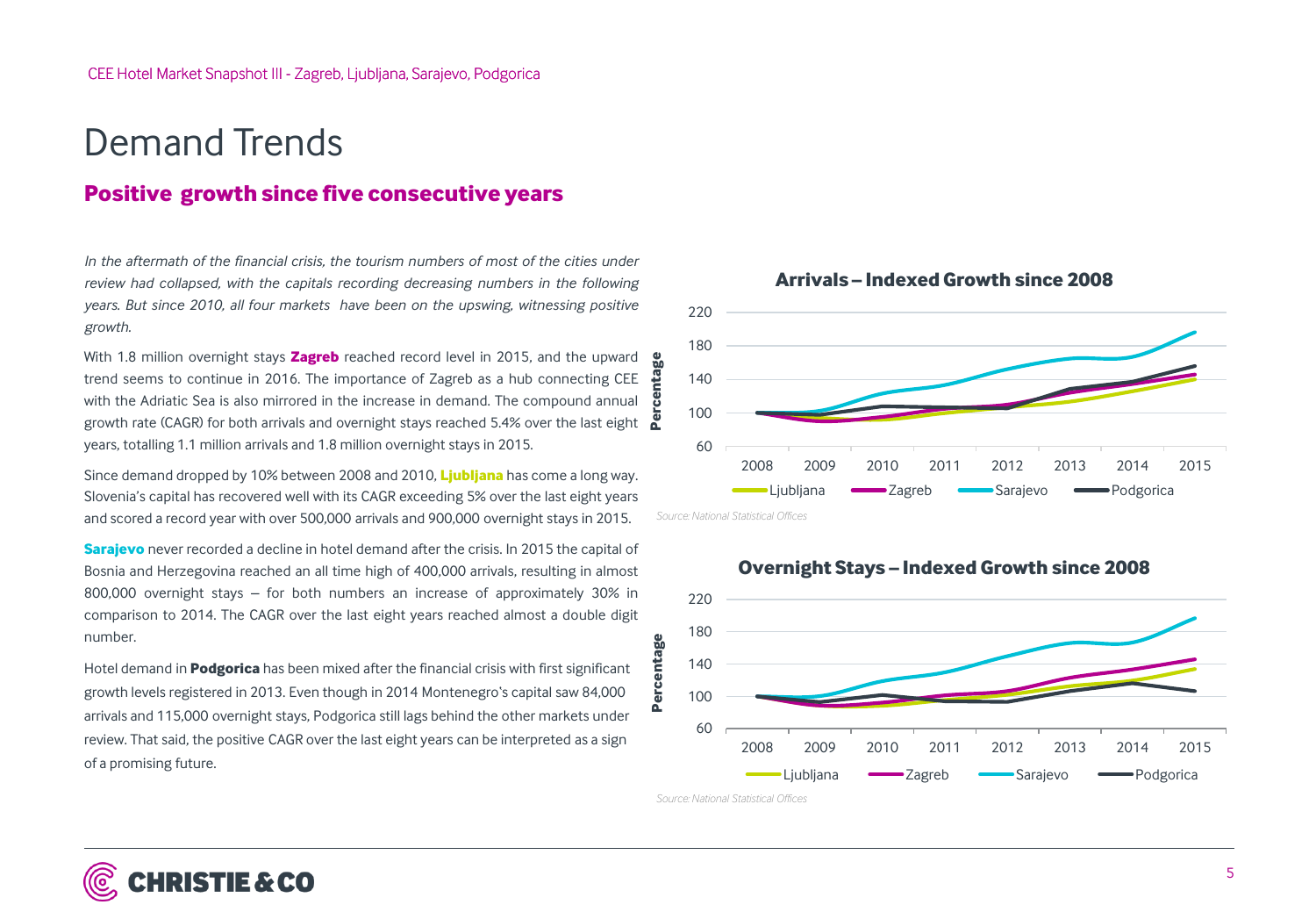# Performance

### **Will individual markets pick up?**

In comparison to Europe's top hotel markets, the selected CEE capitals still have room to develop. Because of the size of the hotel markets, benchmark data providers such as STR Global do not have sufficient data, making trend assessments difficult. The charts below illustrate the view of Christie & Co as to the performance of the respective hotel markets.

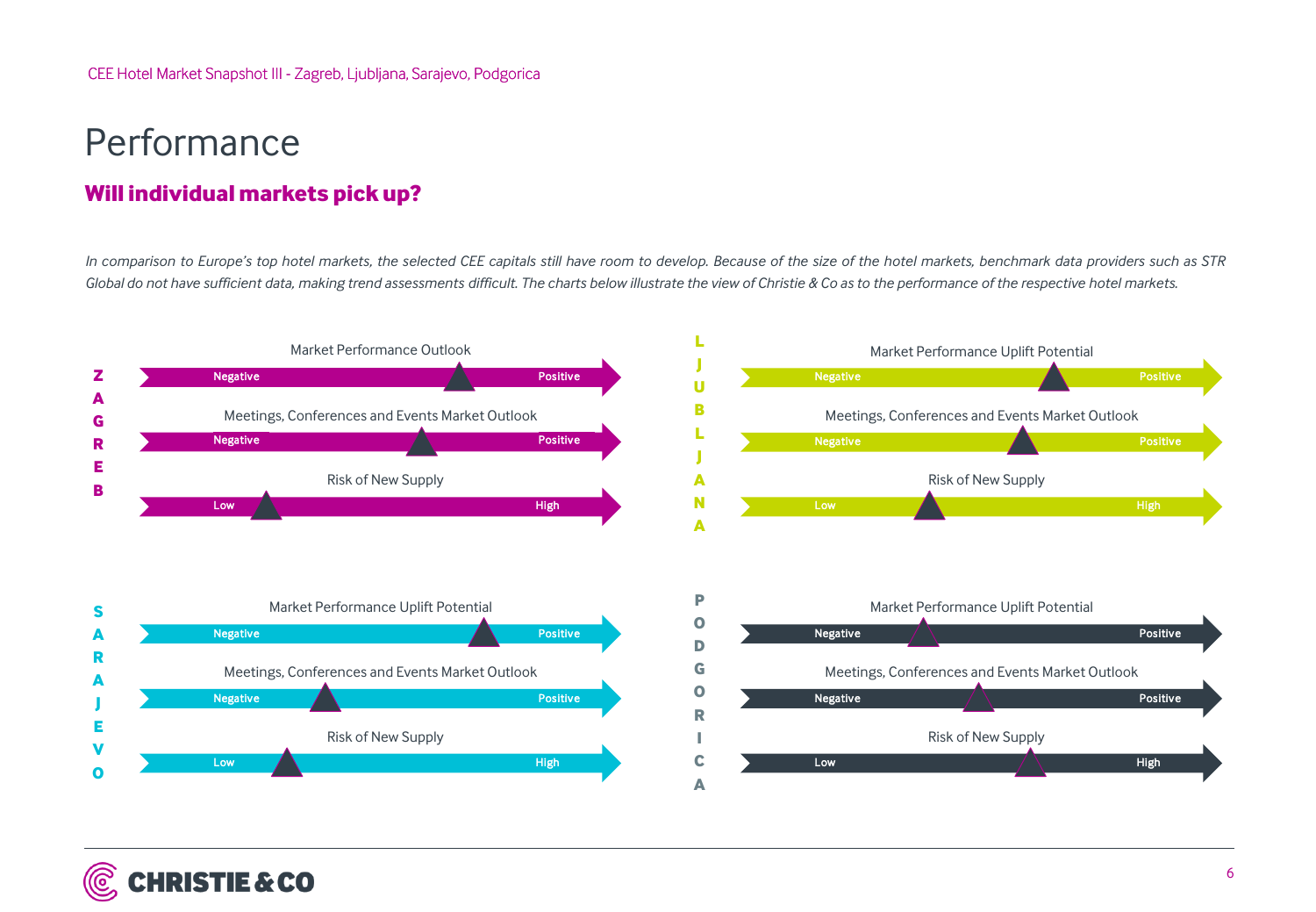### Investment Market

### **When will major investors enter the market?**

*With more and more international investors looking for hotel assets in European capitals, the European hotel investment market is in high spirits, recording a year-on -year increase in total hotel transaction volume of 65% in 2015. But besides the key markets – such as UK, France and Germany – significantly less activity is noted in CEE, more particularly in Zagreb, Podgorica, Ljubljana and Sarajevo .*

Despite its strategic geographic location, **Zagreb** has not been Croatia's most active market . Although hotel transactions were scarce in Croatia's capital, growing demand coupled with the lack of branded hotels in recent years provides a great opportunity for investors . Hence, we expect domestic and international players to keep an eye on new opportunities in Zagreb .

**Ljubljana** is still suffering from low demand levels . Although market sentiment is growing, the capital of Slovenia has not recorded any considerable hotel transaction in recent years . Yet, falling property prices and no restrictions on buyers will hopefully also boost Ljubljana's hotel transaction activity .

With only two branded hotels, **Sarajevo** is the city with the lowest share of branded hotel rooms among the cities under review . Despite growing demand, the city has not record any sizeable hotel transaction over the last decade . With overall investment from the Gulf region to Bosnia and Herzegovina growing, we also expect more international investment activity in the hotel sector .

While tourism demand in **Podgorica** was mixed over the last decade, Montenegro's capital recorded the major transaction of the Delta City Shopping Mall this year . The last hotel transaction dates back over 10 years ; but with the Euro as (un) official national currency and advancing EU -accession talks, we are expecting Podgorica to attract the attention of further investors .

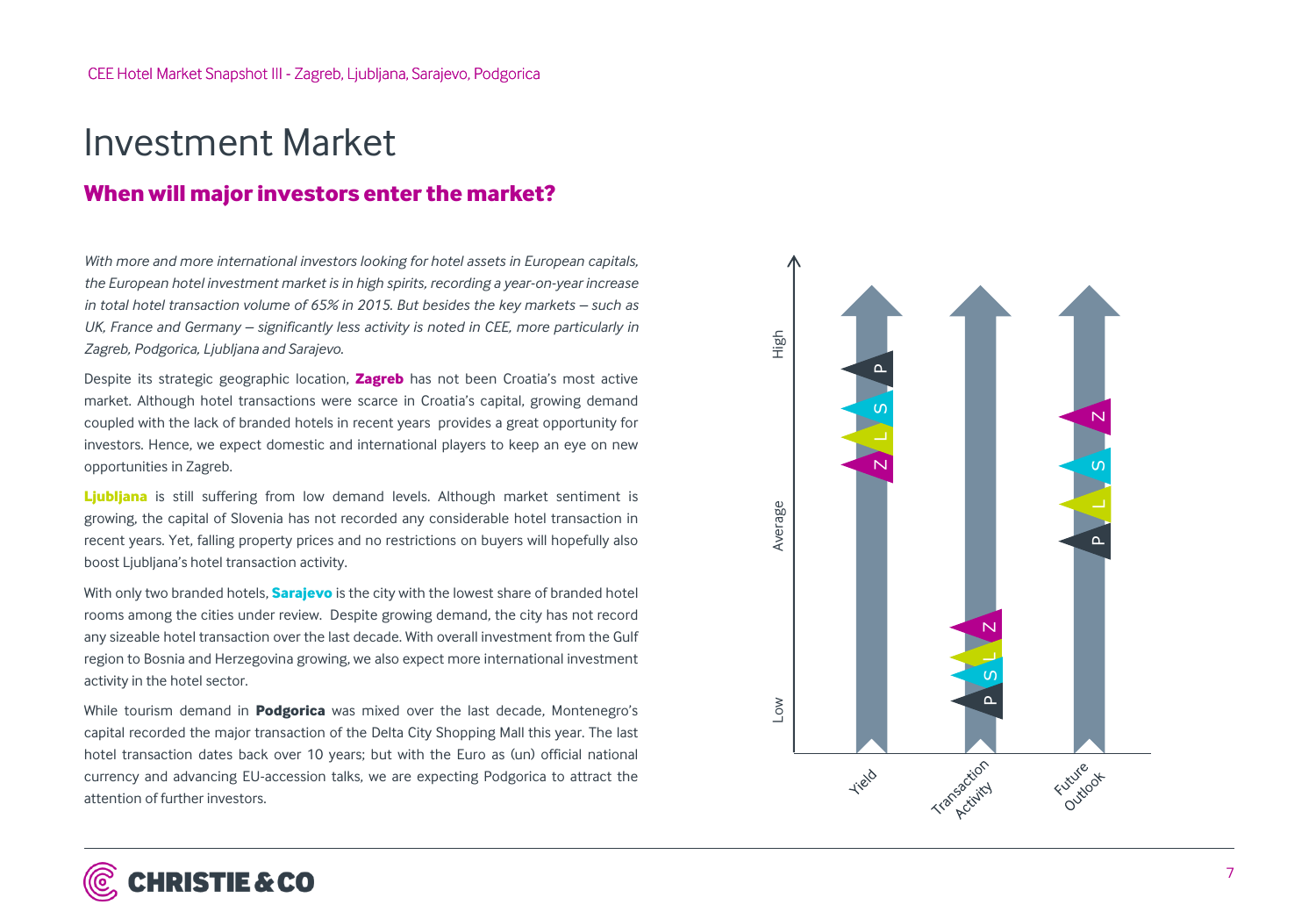# Summary and Outlook

### **Buy, sell, hold?**

*More than 30 years after the fall of the Iron Curtain, some CEE capitals are still lagging behind others. Whereas key cities such as Budapest, Prague or Warsaw recorded strong growth and high investment activities, the smaller capitals in this comparison are facing a somewhat more difficult situation.* 

**Zagreb** reported a continuous increase in overnight stays over the last years, with double-digit growth rates in the last three years. As it is becoming a more important transportation hub, Zagreb's hotel industry will profit from the increasing demand. The overall economic growth of Croatia will be a magnet for opportunistic foreign investors, attracted by the growing potential of both business and leisure segments.

**Ljubljana** recorded healthy growth rates with respect to tourism demand. Although demand is on the rise, we expect low investment activity in the foreseeable future as the market is still suffering from brand oversupply. However, with its strategic location and property transactions increasing, Ljubljana seems to be an emerging market for investment.

**Sarajevo** – the twin city of Zagreb and Ljubljana – witnessed not only strong tourism demand growth but also some branded undersupply, with less than 10% of hotel rooms being affiliated. Hence, Bosnia and Herzegovina's capital has upside potential for international hotel brands to enter the market and thus attract both international and local investors.

**Podgorica**, the smallest of the four analysed markets, is still struggling with the after-effects of the crisis. Significant demand growth has failed to appear and the hotel industry is suffering as a result. Most hotel owners in Podgorica would either like to sell their assets or wait for an uplift of the market.



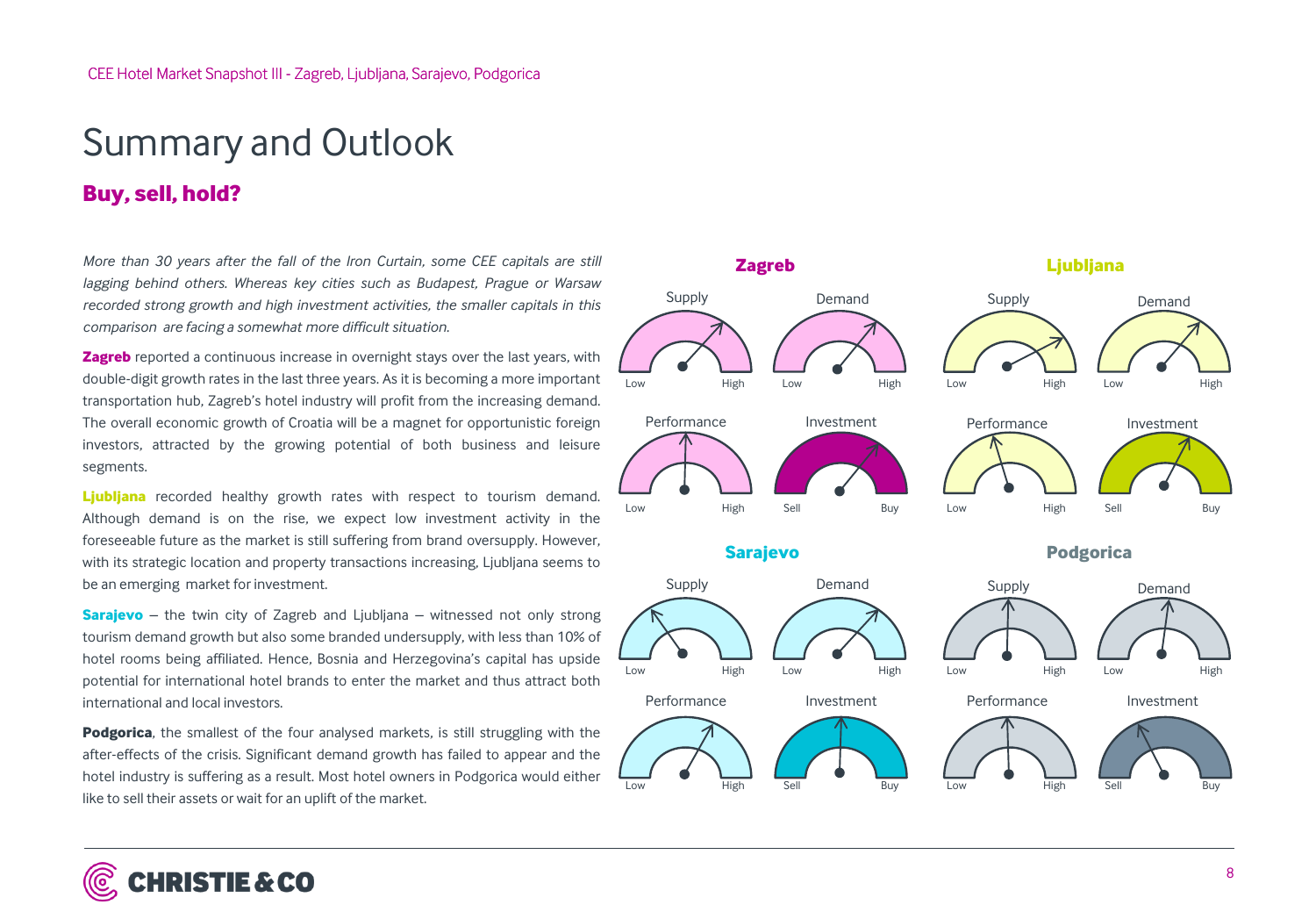# Brief Introduction to Christie & Co

### **We are the leading hotel and leisure advisers in Europe**



### **Christie & Co today**

More than 300 professionals

Leading valuers, consultants and advisers

Specialists across 9 sectors

Pan-European multi-lingual team

500 hotel valuations completed yearly

More than 400 current hotel sale instructions

Launch of the Asia Desk in 2015